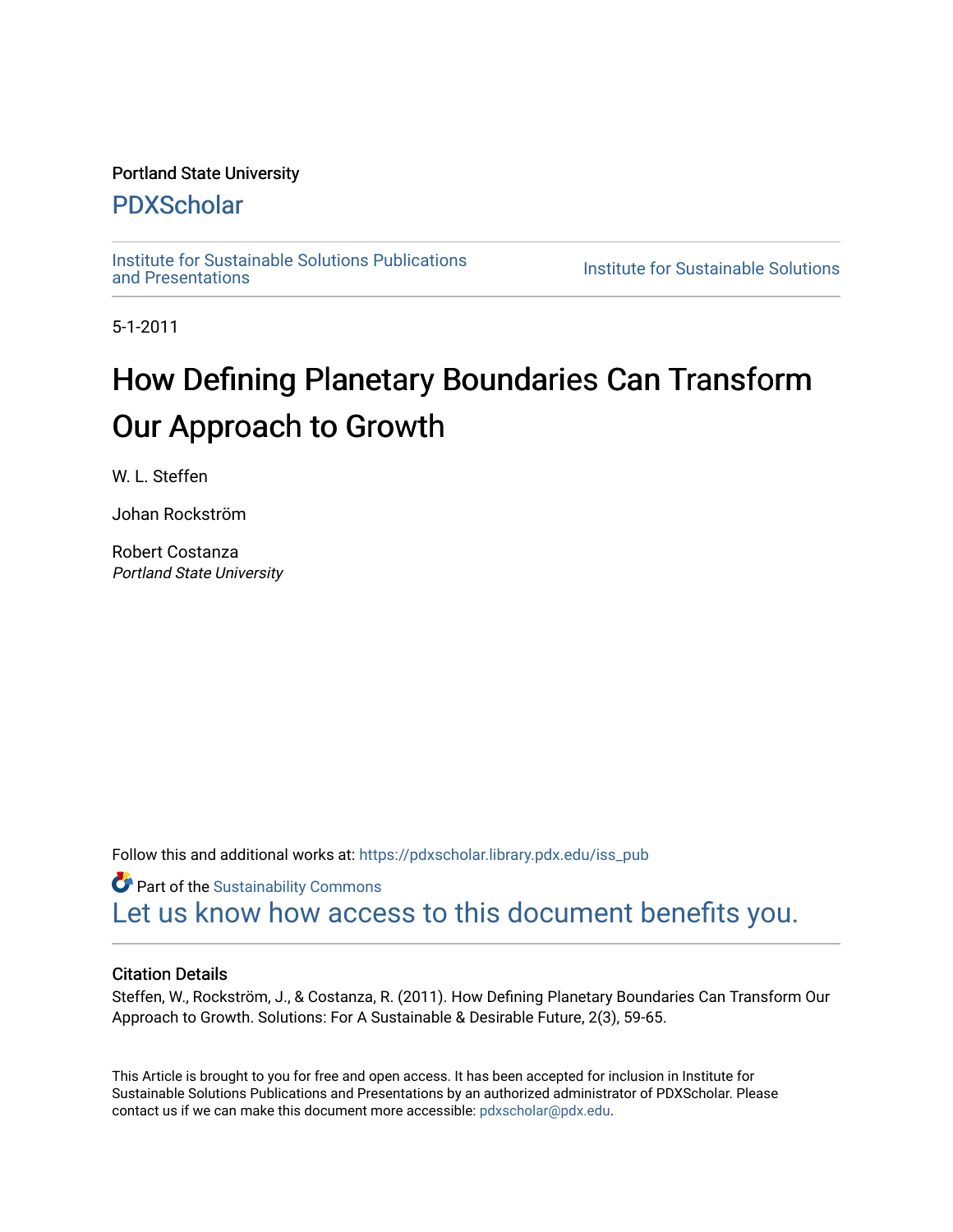# How Defining Planetary Boundaries CanTransform Our Approach to Growth

## by Will Steffen, Johan Rockström, and Robert Costanza



Rockström et al. *Nature* (2009) and Ida Kubiszewski/*Solutions*

The globe represents the proposed safe operating space for the nine planetary systems. The wedges represent an estimate of the current position for each variable. The boundaries in three systems (rate of biodiversity loss, climate change, and human interference with the nitrogen cycle) have already been exceeded.

## In Brief

Our planet's ability to provide an accommodating environment for humanity is being challenged by our own activities. The environment—our life-support system—is changing rapidly from the stable Holocene state of the last 12,000 years, during which we developed agriculture, villages, cities, and contemporary civilizations, to an unknown future state of significantly different conditions. One way to address this challenge is to determine "safe boundaries" based on fundamental characteristics of our planet and to operate within them. By "boundary," we mean a specific point related to a global-scale environmental process beyond which humanity should not go. Identifying our planet's intrinsic, nonnegotiable limits is not easy, but here we specify nine areas that are most in need of well-defined planetary boundaries, and we explain the steps needed to begin defining and living within them.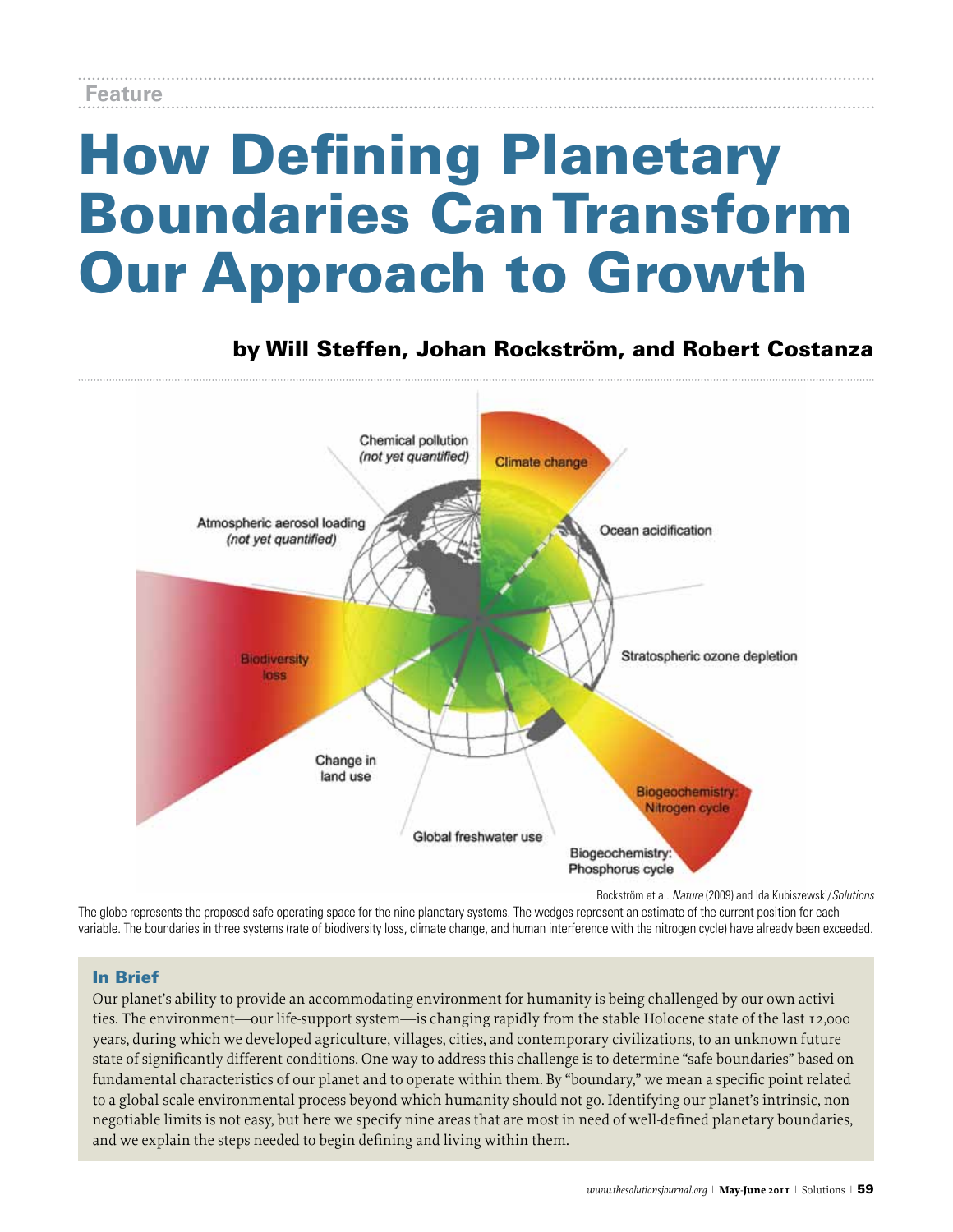**Author Note:** *This article is based on the papers "A safe operating space for humanity,"1 published in* Nature*, and "Planetary boundaries: Exploring the safe operating space for humanity,"2 published in* Ecology and Society*. See these papers for a complete description of the planetary boundaries. Here, we present the underlying concepts and suggest ways to limit continued growth of the material economy on a finite planet.*

#### **The Challenge**

Over the past half century, we have become adept at dealing with environmental problems on a local and global scale. The worst excesses of the Industrial Revolution have, in many cases, been ameliorated. Rivers, such as the Thames in London, have been cleaned up and the air quality in major cities, such as Los Angeles, is better. Synthetic pesticides once sprayed on our crops, such as DDT, have been banned in most developed countries, and lead has been removed from petroleum-based fuels. These impressive successes have been celebrated, perhaps most notably in Bjorn Lomborg's book *The Skeptical Environmentalist*. 3

However, to say we have done enough globally would be false on two counts. First, while these problems have been addressed in many European and North American nations, over threequarters of the world's people do not live in developed countries. For them, many of the local and regional environmental problemsstill exist and, in many cases, are worsening. Second, the environment—our life-support system—is under increasing threat from a wide range of human pressures, many of them emanating from consumption in the wealthy countries. The deterioration of the global environment puts even more pressure on the poorest countries to limit growth, even as they struggle to bring their populations out of poverty.

This is an entirely new situation for humanity. In the past when we fouled our local environment, we could

move to someplace else. As human population has grown, these shortterm solutions are no longer viable. Furthermore, the impacts of our presence were not usually felt beyond our immediate surroundings. This is also no longer the case. The global environment has provided an especially

## **Key Concepts**

**• In the last 200 years, humanity has transitioned into a new geological era—termed the Anthropocene which is defined by an accelerating departure from the stable environmental conditions of the past 12,000 years into a new, unknown state of Earth.** 

- **In order to maintain a global environment that is conducive for human development and well-being, we must define and respect planetary boundaries that delineate a "safe operating space" for humanity. We must return to the long-term stable global environment that nurtured human development.**
- **The nine areas that are most in need of planetary boundaries are climate change, biodiversity loss, excess nitrogen and phosphorus production, stratospheric ozone depletion, ocean acidification, global consumption of freshwater, change in land use for agriculture, air pollution, and chemical pollution.**

**• We estimate that humanity has already transgressed three of these boundaries: climate change, biodiversity loss, and phosphorus production.**

**• Several steps can be taken to establish and enforce these boundaries, and they are suggested here.**

accommodating environment over the past 12,000 years for humanity to develop and thrive.<sup>4</sup> But the world population is no longer small, spread out, and technologically limited.

Does our planet have boundaries regarding the amount of growth it can absorb? We believe it does and

that certain preconditions must be set that acknowledge and respect those boundaries.

This new situation is captured in the concept of the Anthropocene, a newly defined geological era beginning around the 1800s, with the Industrial Revolution. The term wasintroduced and popularized by Nobel Laureate Paul Crutzen,<sup>5</sup> who felt the recent influence of human activity on the Earth was significant enough as to constitute the naming of a new epoch. The past 12,000 years or so is a period defined by geologists asthe Holocene, an epoch in which global average temperature has been remarkably stable and during which time agriculture developed, followed by the appearance of ever larger settlements and the development of complex civilizations in Africa, Asia, South and Central America, and the Mediterranean region.

Since the Industrial Revolution, the human enterprise has expanded so rapidly that we are now overwhelming the capacity of the Earth system to absorb our wastes and to sustainably provide the services we require. In the period since the Second World War, the acceleration of development has become particularly dramatic. Humanity is fundamentally changing the Earth's physical climate,<sup>6</sup> overwhelming its capacity to provide ecosystem services, homogenizing its biological diversity,7 and substantially modifying the global cycles of key elements like nitrogen, carbon, and phosphorus.8 We are indeed passing through the exit door of the Holocene and into the unknown world of the Anthropocene.

So what is the solution to this dilemma? Humanity needs to change course, but in what direction and what principles should guide the journey? The problem has been recognized for several decades, and many attempts have been undertaken to define or inform solutions—limits to growth,<sup>9</sup> safe minimum standards,<sup>10</sup> the precautionary approach,<sup>11</sup>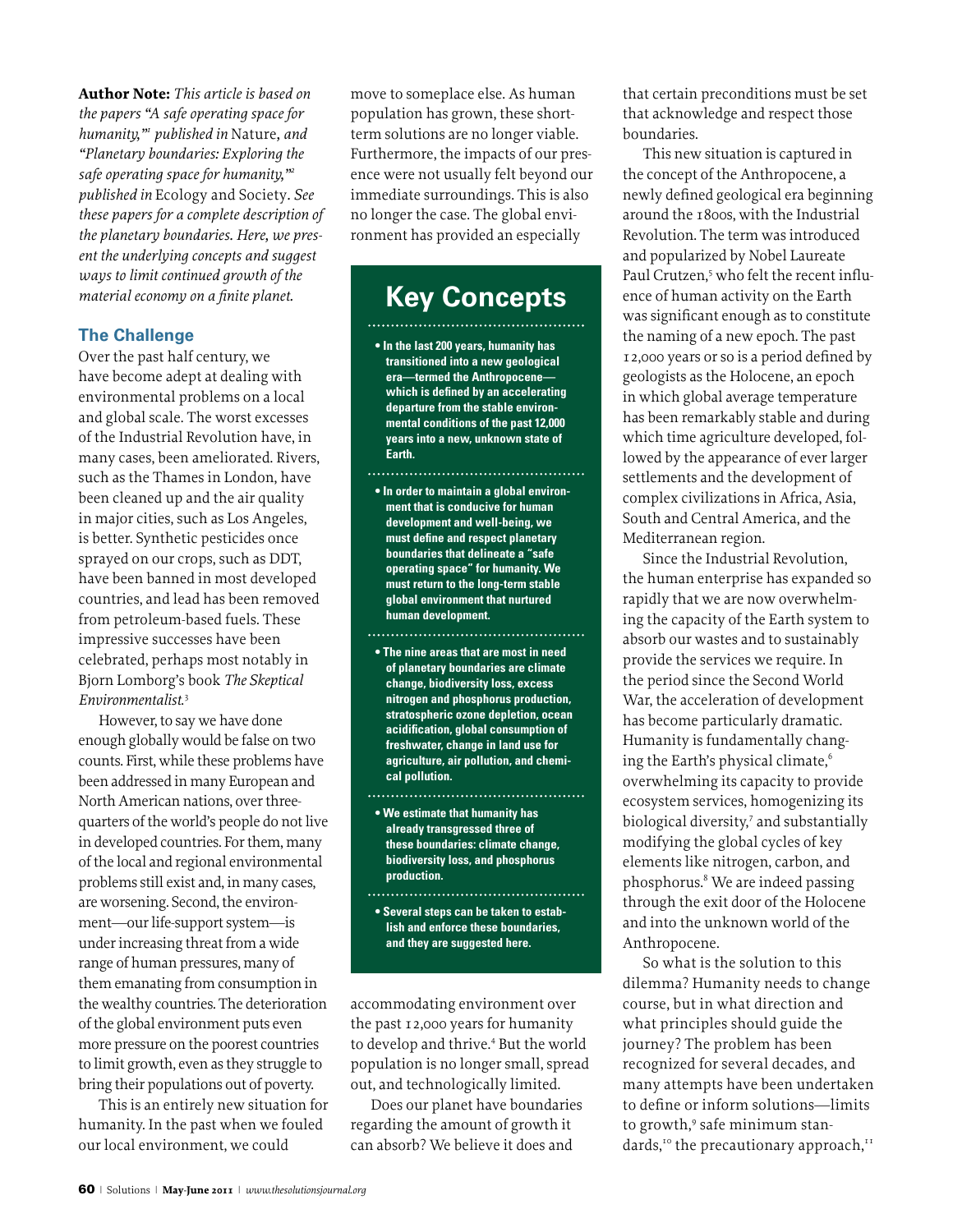and tolerable windows,<sup>12</sup> for example. These provide an excellent knowledge base from which to work toward a more sustainable future.

## **The Concept of Planetary Boundaries**

How do we begin to identify what aspects of our planet need boundaries and what those boundaries are? The concept of planetary boundaries,<sup>1,2</sup> while building on earlier efforts, takes a rather different approach. It does not focus so directly on the human enterprise, as do most of these earlier approaches, but rather emphasizes the Earth as a complex system. Here we identify nine areas that are most in need of set planetary boundaries: climate change; biodiversity loss; excess nitrogen and phosphorus production, which pollutes our soils and waters; stratospheric ozone depletion; ocean acidification; global consumption of freshwater; change in land use for agriculture; air pollution; and chemical pollution (*table 1*).

What do we mean by "boundary"? This refers to a specific point related to a global-scale environmental process beyond which humanity should not go. The position of the boundary is a normative judgment, informed by science but largely based on human perceptions of risk. This doesn't mean that any change in the Earth system is dangerous. Our planet can undergo abrupt changes naturally. An example is the sudden switch in North Atlantic ocean circulation when a critical level of freshwater input is reached. But these thresholds and abrupt changes are intrinsic features of the Earth system and cannot be eliminated or modified by human actions, such as the development of new technologies. We have to learn to live with thresholds and respect them. An abrupt change is a hardwired feature of the Earth system independent of human existence, while violation of a boundary is a subjective judgment by humanity about how close we wish



Rockström et al. *Ecology & Society* (2009) and Richard Morin/*Solutions*  Our initial analysis yielded nine planetary boundaries for Earth-system processes, such as for climate change, which undoubtedly features threshold/abrupt change behavior, and for others, such as change, which undoubledly reatures threshold/abrupt change behavior, and<br>biodiversity loss, which are slow processes that erode resilience over time.

to approach dangerous or potentially catastrophic thresholds in our own lo life-support system.

Climate change, biodiversity loss, and phosphorus and nitrogen production are just three areas in which boundaries can be determined and measured, and we will use these the as examples.  $t$  the atmosphere for  $\mathbf{r}$ 

nd million of the million of the mail research.<br>Human-provoked climate change of too is no longer disputed. Scientists can ad measure climate change by studying the levels of CO<sub>2</sub> in our atmosphere. Our proposed climate boundary is that human changes to atmospheric CO<sub>2</sub> should not drive its concentra- $\frac{35}{2}$  should not drive its concentration by volume, and that radiative forcing— U the change in the energy balance at the Earth's surface—should not exceed 1 watt per square meter above preindustrial levels. Transgressing these boundaries could lead to the melting of ice sheets, rising sea level, cer abrupt shifts in forest and agricultural land, and increasing intensity bio and frequency of extreme events like is : floods, wildfires, and heat waves.  $\qquad \qquad$  wh

A second example is biodiversity loss, which does occur naturally and would continue to some degree without human interference. However, the rate of animal extinction has skyrocketed in the postindustrial age. Compared with fossil records, today the rate of extinction per species is 100–1,000 times more than what could be considered natural. Human activities are to blame: urban and agricultural development, sprawl, increases in wildfires that destroy habitat, introduction of new species into environments, and the exploitation of land for human consumption—such as the destruction of the rainforests. We believe another 30 percent of we beneve another yo percent or<br>wildlife will come under the threat of extinction this century if change is not made. The dangers of biodiversity loss go beyond nostalgia for certain animals: entire ecosystems rely on certain threatened species.

Setting a planetary boundary for biodiversity is difficult because there is so little known about the way in which species are interwoven and how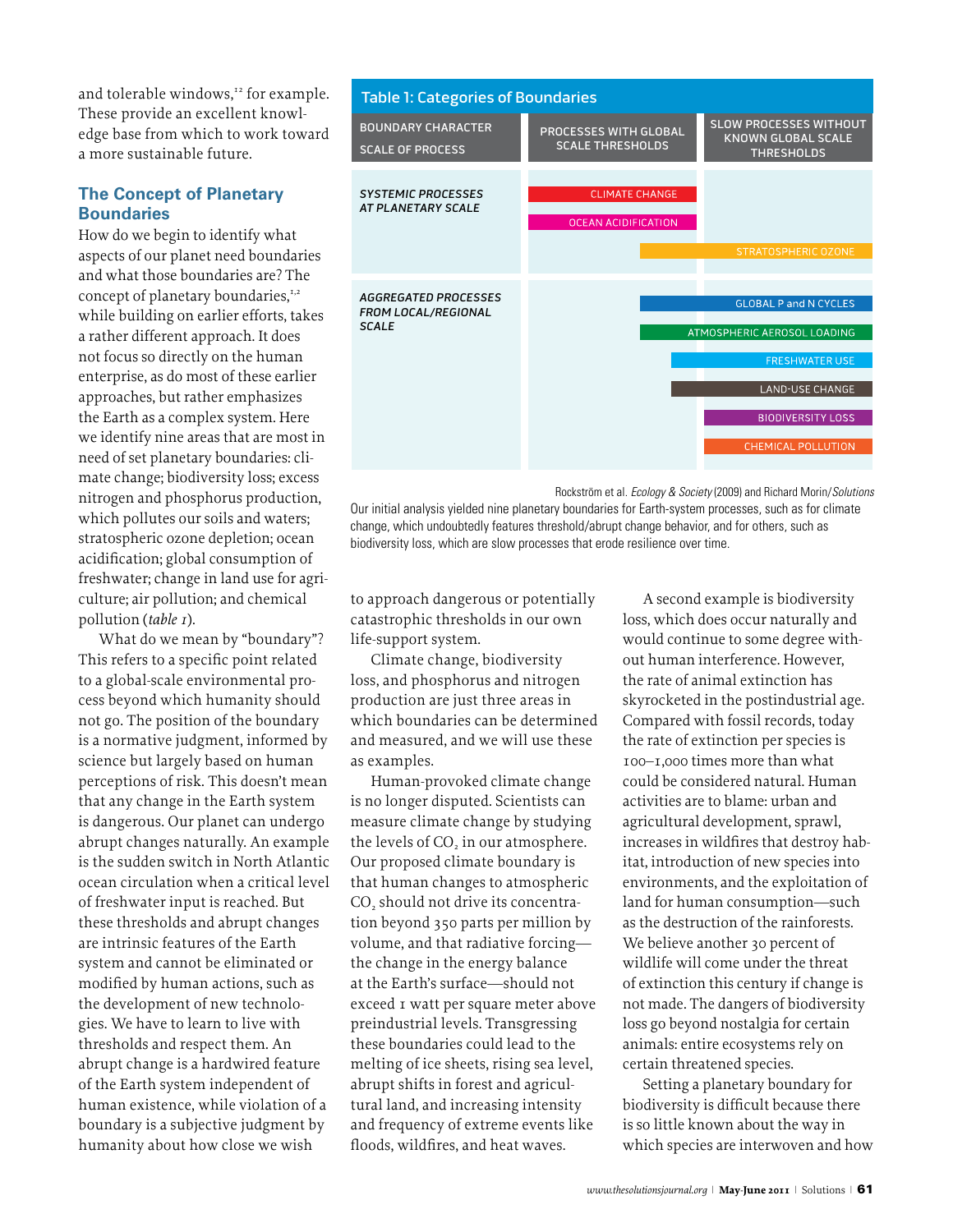they connect to the broader environment. However, we propose beginning by using the extinction rate as a flawed but acceptable indicator. Our suggested planetary boundary is that of ten times the background rate of extinction. More research may change this boundary.

In our third example, we propose that no more than 11 million tonnes of phosphorous should be allowed to flow into the ocean each year—which is ten times the natural background state. Excessive production of phosphorus, along with nitrogen, is a by-product of our agricultural system. Excessive phosphorous and nitrogen production pollutes waterways and coastal areas and adds harmful gases to the atmosphere. Current levels already exceed critical thresholds for many estuaries and freshwater sites, and so further research may reduce the current phosphorus and nitrogen boundaries.

We propose that a boundary be set for each of the nine areas and that it be respected globally, in order for humans to continue along a healthy, productive path for an indefinite amount of time (*table 2*). It is important to acknowledge that we don't know precisely where the threshold might lie along the control variable (i.e., a variable—sometimes a human intervention—that can influence whether or not a threshold is crossed) or how much change in a slow process will undermine resilience at larger scales. Thus, we need to define a zone within which we are reasonably sure the threshold lies or beyond which we are reasonably sure that a significant degree of resilience will be lost.

Staying within the "planetary playing field" does not assure that humanity will thrive, or even survive, but straying outside the playing field will make it very difficult for humanity to thrive under any circumstances. Implementing

the concept of planetary boundaries presents huge challenges for global governance and institutions.

## **Critical Features of the Planetary Boundaries Concept**

Several features of the planetary boundaries conceptual framework are critical to understanding how the approach works.

First, planetary boundaries are explicitly designed for the global scale and are aimed at keeping the Earth within safe ranges that existed prior to the Industrial Revolution. Although some Earth-system processes, such as ocean acidification, are intrinsically global in scale, others become global only when they aggregate from much smaller scales.

In no way does this mean that local or regional environmental issues, which have largely been the focus of policy and management for decades, have become less important. Efforts to reduce pollution and limit and reverse ecosystem degradation at local and regional scales continue to be very important and in fact have become even more important because of their larger-scale implications. However, we must now also focus on the global scale explicitly—in addition to and not at the expense of the many environmental issues we still need to solve at smaller scales. A global solution to the sustainability challenge is thus a prerequisite for living sustainably at local and regional scales.

Second, there is much interaction among the planet's features that lies at the heart of the planetary boundaries approach. This is not at all surprising given that the Earth behaves as a single, complex system at the global scale, but it does complicate the formulation and implementation of planetary boundaries. There are cascading impacts, in which transgressing one boundary can have implications for other boundaries. For example, converting the Amazon rainforest to a grassland or savanna could influence

atmospheric circulation globally and ultimately affect water resources in East Asia through changes in rainfall.

Even small changes can have a synergistic effect when linked to other small changes. For example, conversion of forest to cropland, increased use of nitrogen and phosphorus fertilizers, and increased extraction of freshwater for irrigation could all act together to reduce biodiversity more than if each of these variables acted independently. Many changes feed back into each other. The processes involving ocean acidity and atmospheric CO<sub>2</sub> concentration are an example of a reinforcing feedback loop. An increase in ocean acidity reduces the strength of the "biological pump" that removes carbon from the atmosphere, which in turn increases the atmospheric CO<sub>2</sub> concentration, which increases the physical uptake of CO<sub>2</sub> by the ocean, which further increases acidity, and so on.

Finally, the planetary boundaries approach doesn'tsay anything explicit about resource use, affluence, or human population size. These are part of the trade-offs that allow humanity to continue to pursue increased wellbeing. The boundaries simply define the regions of global environment space that, if human activities push the Earth system into that space, would lead to unacceptably deleterious consequences for humanity as a whole.

Because the planetary boundaries approach says nothing about the distribution of affluence and technologies among the human population, a "fortress world,"in which there are huge differences in the distribution of wealth, and a much more egalitarian world, with more equitable socioeconomic systems, could equally well satisfy the boundary conditions. These two socioeconomic states, however, would deliver vastly different outcomes for human well-being. Thus, remaining within the planetary boundaries is a necessary—but not sufficient—condition for a bright future for humanity.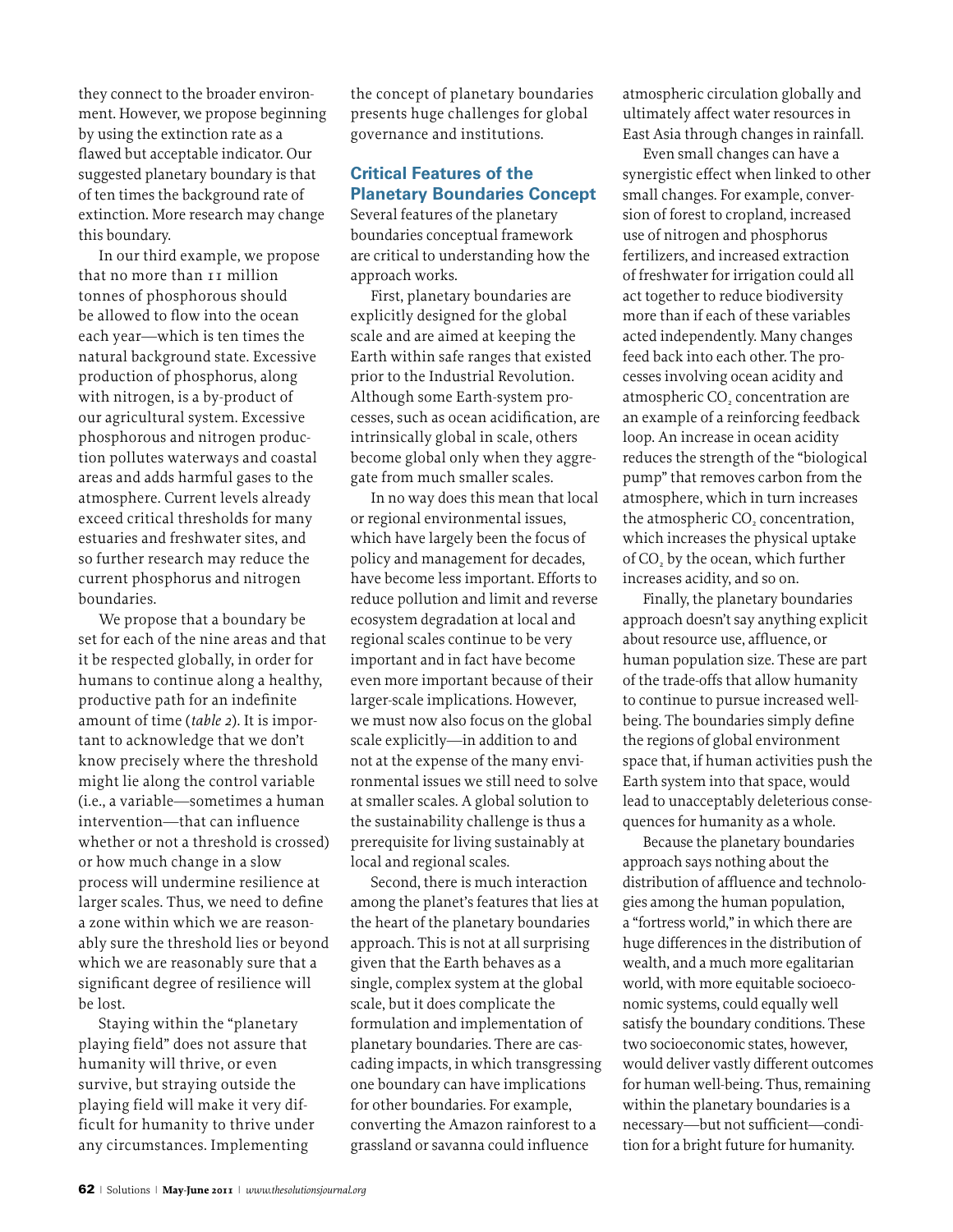| <b>Table 2: Planetary Boundaries</b>                                       |                                                                                                                                                                                                                                                                                  |                             |                                 |                                |
|----------------------------------------------------------------------------|----------------------------------------------------------------------------------------------------------------------------------------------------------------------------------------------------------------------------------------------------------------------------------|-----------------------------|---------------------------------|--------------------------------|
| <b>Earth-System Process</b>                                                | <b>Parameters</b>                                                                                                                                                                                                                                                                | Proposed<br><b>Boundary</b> | <b>Current</b><br><b>Status</b> | <b>Pre-industrial</b><br>Value |
| <b>Climate Change</b>                                                      | (i) Atmospheric carbon<br>dioxide concentration<br>(parts per million by volume)                                                                                                                                                                                                 | 350                         | 387                             | 280                            |
|                                                                            | (ii) Change in radiative<br>forcing<br>(watts per meter squared)                                                                                                                                                                                                                 | ı                           | 1.5                             | $\mathbf 0$                    |
| <b>Rate of Biodiversity</b><br>Loss                                        | <b>Extinction Rate</b><br>(number of species per<br>million species per year)                                                                                                                                                                                                    | 10                          | >100                            | $0.1 - 1$                      |
| Nitrogen Cycle (part<br>of a boundary with the<br>phosphorus cycle)        | Amount of N <sub>2</sub> removed from<br>the atmosphere for human<br><b>use</b> (million of tonnes per year)                                                                                                                                                                     | 35                          | 121                             | $\overline{0}$                 |
| <b>Phosphorus Cycle</b><br>(part of a boundary<br>with the nitrogen cycle) | <b>Quality of P flowing into</b><br>the oceans (million of tonnes<br>per year)                                                                                                                                                                                                   | 11                          | $8.5 - 9.5$                     | -1                             |
| <b>Stratospheric Ozone</b><br><b>Depletion</b>                             | <b>Concentration of ozone</b><br>(Dobson unit)                                                                                                                                                                                                                                   | 276                         | 283                             | 290                            |
| <b>Ocean Acidification</b>                                                 | <b>Global mean saturation</b><br>state of aragonite in<br>surface sea water                                                                                                                                                                                                      | 2.75                        | 2.90                            | 3.44                           |
| <b>Global Freshwater Use</b>                                               | <b>Consumption of freshwater</b><br>by humans (km <sup>3</sup> per year)                                                                                                                                                                                                         | 4,000                       | 2,600                           | 415                            |
| <b>Change in Land Use</b>                                                  | Percentage of global land<br>cover converted to<br>cropland                                                                                                                                                                                                                      | 15                          | 11.7                            | Low                            |
| Atmospheric aerosol<br>loading                                             | Overall particulate concentration<br>in the atmosphere, on a<br>regional basis                                                                                                                                                                                                   | To be determined            |                                 |                                |
| <b>Chemical Pollution</b>                                                  | For example, amount emitted<br>to, or concentration of<br>persistent organic pollutants,<br>plastics, endocrine disrupters,<br>heavy metals, and nuclear<br>waste in, the global<br>environment or the effects<br>on the ecosystem and<br>functioning of Earth system<br>thereof | To be determined            |                                 |                                |

Rockström et al. *Nature* (2009) and Richard Morin/*Solutions*

We have assigned a control variable (or parameter) to each of the Earth-system processes and, in addition, have taken a first guess—some better substantiated than others—at a planetary boundary for each. To see how humanity is faring with respect to the boundaries, we have listed the current and preindustrial values of the control variable along with the proposed boundary.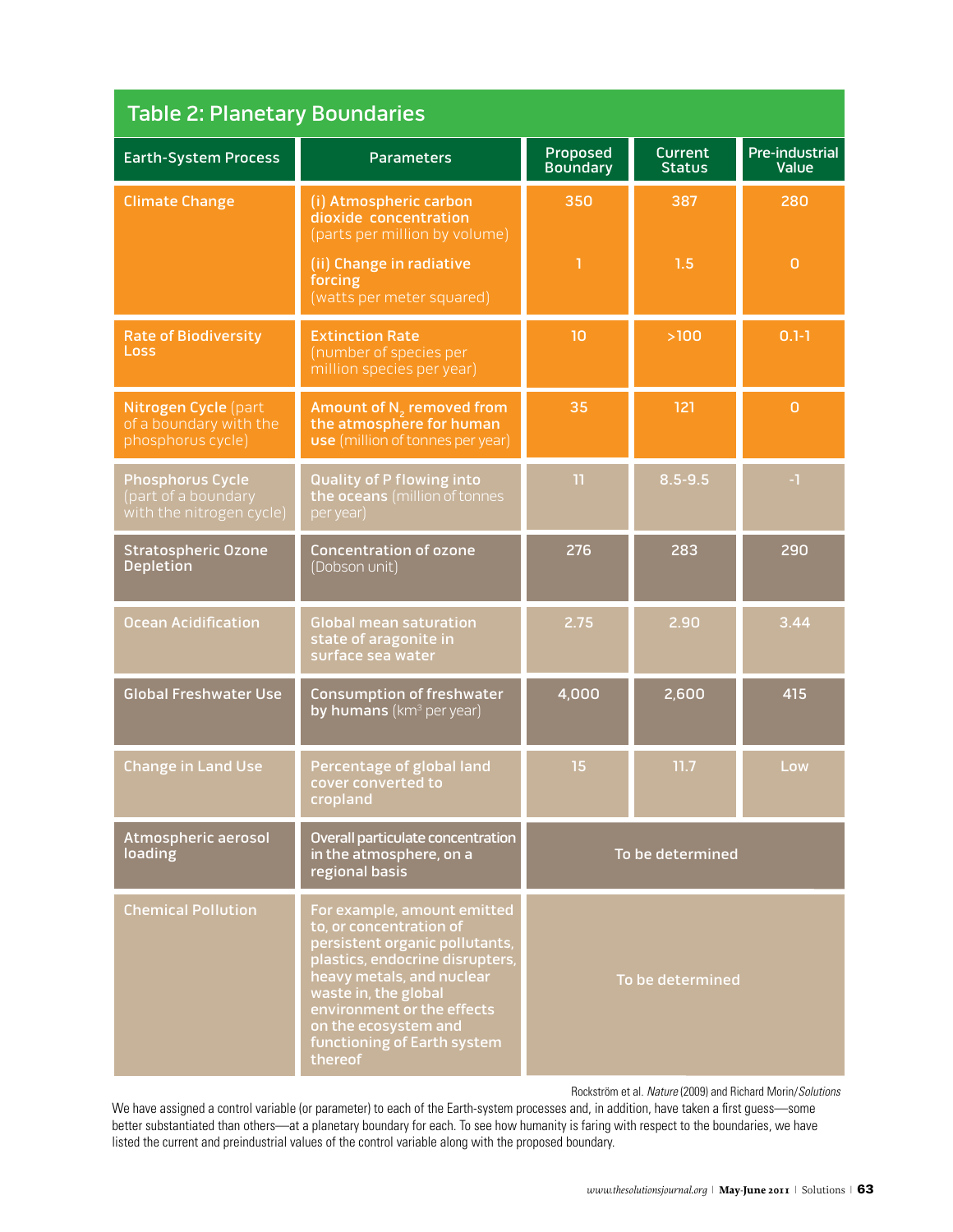## Conceptual Diagram of Boundary, Threshold, and Zone of Uncertainty





Land-use change (e.g., % terrestrial ecosystems under cropland)

Rockström et al. *Ecology & Society* (2009) and Richard Morin/*Solutions* 

The left panel shows a boundary for a process that has a well-defined threshold, leading to an abrupt change if that threshold is crossed. The right panel shows a boundary for a "slow" process that does not have a threshold but is important for maintaining resilience at regional or global scales. In each case there is a zone of uncertainty as to where the threshold lies or where an unacceptable erosion of resilience occurs.

## **The Implications for Governance**

As a practical solution for living sustainably in the modern era, the planetary boundaries approach raises important questions and opportunimiportant questions and opportum-<br>ties for governance and institutions, even to the point of challenging the concept of national sovereignty. We have identified four specific challenges for governance:<sup>13</sup>

- *Early-warning systems.* The nature of Earth-system dynamics—the nonlinearities, tipping elements, thresholds/abrupt changes uncsholds/abrupt changes—<br>strongly suggests that humanity needs a system to warn us when we are approaching such potentially catastrophic points. Indeed, the planetary boundaries approach is based directly on this feature of the Earth system. An early-warning system is a prerequisite for being able to recognize and steer away from such thresholds.
- *Dealing with uncertainties.* Each of the planetary boundaries is placed

within a zone of uncertainty, some much larger than others. Although further scientific research will reduce these uncertainties in many cases, they will never be completely eliminated. In a poisonous political environment, uncertainties can be exploited as reasons for inaction, but scientists must be able to address uncertainty without being attacked. A global governance system will need to live with a certain level of uncertainty, emphasizing the need for a precautionary approach when determining the position of boundaries.

- *Multilevel governance.* Interacting with the traditional institutions that currently exist at national, subnational, and local levels will be necessary, and probably will be complex and challenging to implement. Creating effective multilevel governance systems will be especially important for those planetary boundaries that are based on aggregates of many local and regional actions.
- Capacity to assimilate new information. In addition to reducing the zone of uncertainty for some boundaries, uncertantly for some boundancs<br>scientific research will continue to uncover more insights into the dynamics of the Earth system itself. This could lead to the need for additional planetary boundaries or the reformulation of existing ones. The increasing flow of new scientific information will undoubtedly put pressure on any institutional framework to keep up with the pace of new knowledge. A case in point is in the debate over how much greenhouse gas can be released without disastrous effects. After a long time trying to convince the international community that the climate change boundary should be 450 ppm CO<sub>2</sub>, a growing number of scientists are suggesting that a 350 ppm CO<sub>2</sub> boundary would be more appropriate.

Ultimately, there will need to be an institution (or institutions) operating, with authority, above the level of individual countries to ensure that the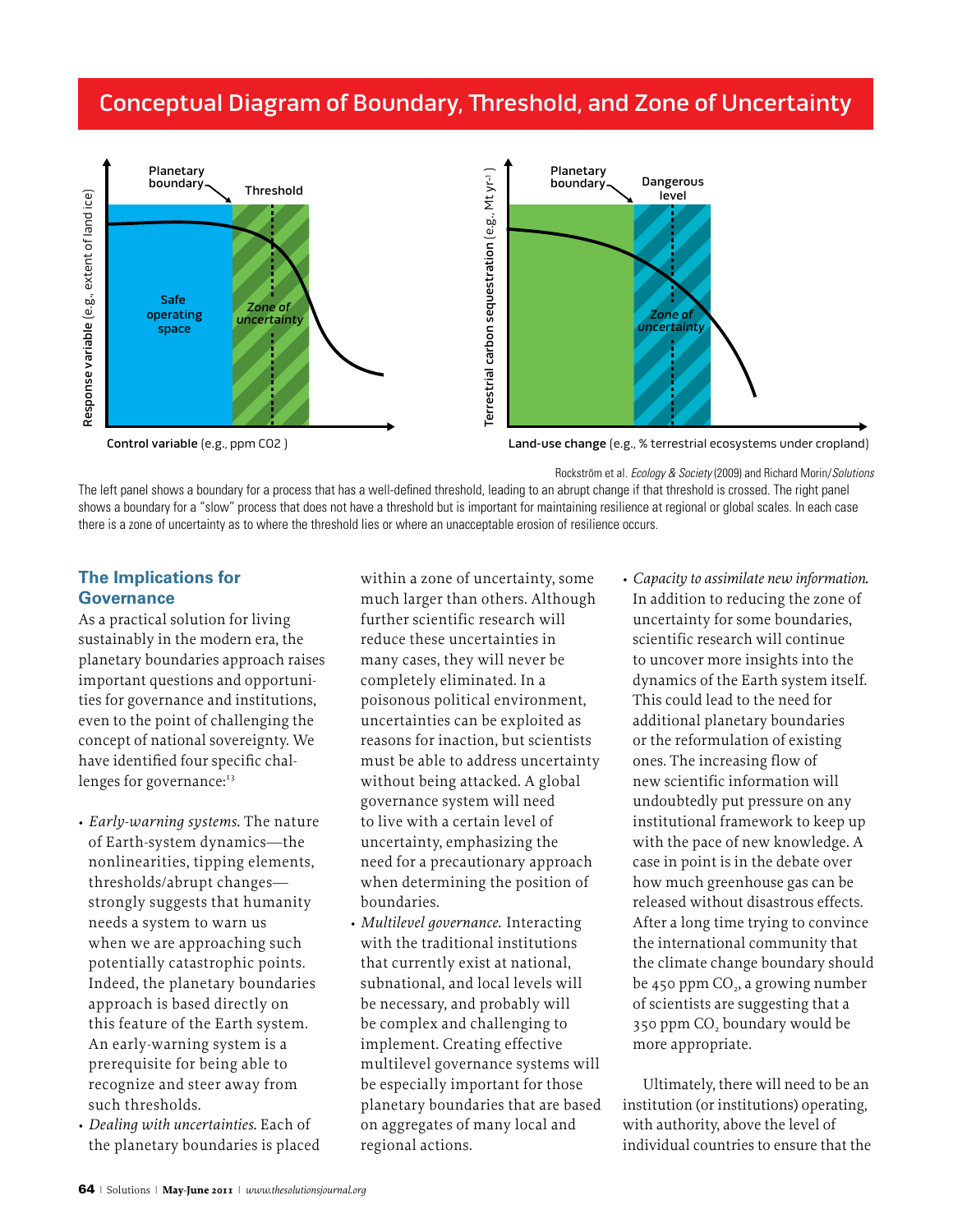planetary boundaries are respected. In effect, such an institution, acting on behalf of humanity as a whole, would be the ultimate arbiter of the myriad trade-offs that need to be managed as nations and groups of people jockey for economic and social advantage. It would, in essence, become the global referee on the planetary playing field. While humanity is still a long way from meeting this challenge, some creative thinking about new institutions is showing some promise. For example, one proposed institution that moves in this direction is the Earth Atmospheric Trust,<sup>14</sup> which would treat the atmosphere as a global common property asset managed as a trust for the benefit of current and future generations.

#### **Summary and Conclusions**

Earth-system science is still in its infancy and much more needs to be known to create a robust solution to humanity's global dilemma. Nevertheless, we know enough now about the functioning of the Earth system that we must learn to respect the hardwired limits of our own lifesupport system. And we must find practical ways to respect those limits. Much more work is required to refine the concept of planetary boundaries and make it operational. The nine proposed boundaries outlined here are a preliminary estimate. For some of the boundaries, the zone of uncertainty is still huge, and for two of them—atmospheric aerosol loading and chemical pollution—we are unable to make even a first, rough guess at where the boundary might lie. In fact, we are not even sure that these nine boundaries are sufficient to define the planetary playing field; more may be needed.

Just when we are now developing some solutions for environmental problems at the local and regional scales—at least in developed countries—we are confronting the challenge of a more complex nature at the global scale. Climate change is just

the tip of the proverbial iceberg, with many more linked environmental and socioeconomic and cultural changes sweeping rapidly across the planet.

Effective solutions for living sustainably in the postindustrial age require innovative frameworks and implementation strategies. Rather than tackling these global-scale problems one by one, as we are attempting for climate change, we need a far more holistic and integrated approach. The planetary boundaries framework provides such an approach.

Within the boundaries of the planetary playing field, there is an infinite number of strategies, tactics, and trade-offs that humanity can deploy as it continues to strive to improve well-being. The rules of the game are familiar—economics, trade, laws and regulation, ethics, local and regional environmental protection, and so on. What is new is that the playing field for this game is not infinite; it has boundaries and the players must respect these boundaries.

Implementing the concept of planetary boundaries presents huge challenges for global governance and institutions. Science is on the way to defining the planetary playing field, but we have yet to define the roles of the global referees and grant them the authority to keep the players on the field.

Respecting the boundaries means respecting the global commons—the atmosphere, oceans, and ecosystem functioning and the services derived from that functioning. The solution, as Peter Barnes<sup>15</sup> has suggested, is to greatly expand the "commons sector" of the global economy with institutions that can keep humanity within a safe operating space. These new kinds of commons institutions need to be developed at multiple scales, from local to global, with participation of the affected stakeholders.<sup>16</sup> *Solutions* will provide a venue for this critical ongoing discussion and design process.<sup>9</sup>

#### **REFERENCES**

- 1. Rockström, J et al. A safe operating space for humanity. *Nature* 461, 472–475 (2009).
- 2. Rockström, J et al. Planetary boundaries: Exploring the safe operating space for humanity. *Ecology and Society* [online] 14, 32 (2009). www.ecologyandsociety.org/vol14/iss2/art32.
- 3. Lomborg, B. *The Skeptical Environmentalist: Measuring the Real State of the World* (Cambridge University Press, Cambridge, UK, 2001).
- 4. Costanza, R et al. Sustainability or collapse: What can we learn from integrating the history of humans and the rest of nature? *Ambio* 36, 522–527 (2007).
- 5. Crutzen, P. The effects of industrial and agricultural practices on atmospheric chemistry and climate during the Anthropocene. *Journal of Environmental Science and Health* 37, 423–424 (2002).
- 6. International Panel on Climate Change (IPCC) in *Contribution of Working Group I to the Fourth Assessment Report of the Intergovernmental Panel on Climate Change* (Solomon, S et al., eds), Climate change 2007: The physical science basis (Cambridge University Press, Cambridge, UK, 2007).
- 7. Millennium Ecosystem Assessment (MEA). *Ecosystems and Human Well-Being: Synthesi*s (Island Press, Washington, DC, 2005).
- 8. Steffen, W et al. *Global Change and the Earth System: A Planet under Pressure* (Springer Verlag, Heidelberg, Germany, 2004).
- 9. Meadows, DH, Meadows, DL, Randers, J & Behrens, WW. *The Limits to Growth* (Universe Books, New York, 1972).
- 10. Ciriacy-Wantrup, SV. *Resource Conservation: Economics and Policies* (University of California Press, Berkeley, 1952).
- 11. Raffensperger, C & Tickner, W, eds. *Protecting Public Health and the Environment: Implementing the Precautionary Principle* (Island Press, Washington, DC, 1999).
- 12. German Advisory Council on Global Change (WBGU). *Scenario for the Derivation of Global CO2 Reduction Targets and Implementation Strategies: Statement on the Occasion of the First Conference of the Parties to the Framework Convention on Climate Change in Berlin* (March 1995) [online]. www.wbgu\_sn1995\_engl.pdf.
- 13. Young, OR & Steffen, W in *Principles of Ecosystem Stewardship: Resilience-Based Natural Resource Management in a Changing World* (Chapin, FS, Kofinas, GP & Folke, C, eds), The Earth system: Sustaining planetary life-support systems, 295–315 (Springer, New York, 2009).
- 14. Barnes, P et al. Creating an earth atmospheric trust. *Science*. 319, 724 (2008).
- 15. Barnes, P. *Capitalism 3.0: A Guide to Reclaiming the Commons* (Berrett-Koehler, San Francisco, 2006).
- 16. Ostrom, E. 2010. A multiscale approach to coping with climate change and other collective action problems. *Solutions* [online] 1, 27–36. www.thesolutionsjournal.com/node/565.